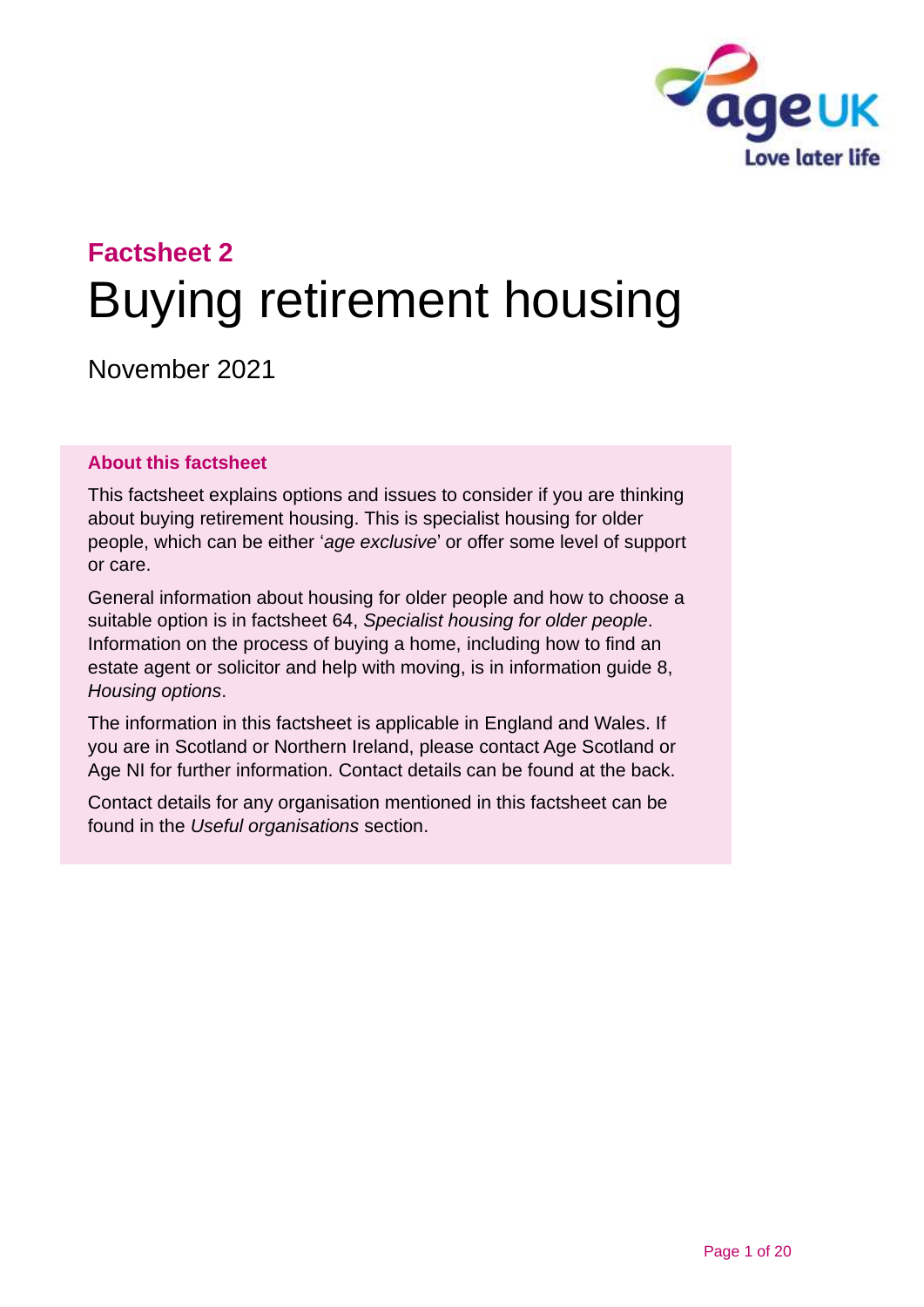# **Contents**

| <b>Recent developments</b><br>1                                   | 3  |
|-------------------------------------------------------------------|----|
| <b>Introduction</b><br>2                                          | 3  |
| 3<br><b>Scheme management</b>                                     | 4  |
| Scheme manager or warden service<br>4                             | 5  |
| <b>Services and service charges</b><br>5                          | 6  |
| <b>Other charges</b><br>6                                         | 7  |
| <b>Financial help</b><br>7                                        | 8  |
| <b>Terminating leases</b><br>8                                    | 9  |
| The right to manage<br>9                                          | 9  |
| <b>Protection for residents</b><br>10                             | 10 |
| 10.1.1<br><b>ARHM Private Retirement Housing Code of Practice</b> | 10 |
| 10.1.2<br>The landlord and the management organisation            | 10 |
| 10.1.3<br>Service provision and cost                              | 11 |
| 10.1.4<br>The scheme manager service                              | 11 |
| 10.1.5<br>Repairs                                                 | 11 |
| 10.1.6<br>Legal and contractual rights                            | 11 |
| 10.1.7<br>Re-sale arrangements                                    | 11 |
| 10.1.8 Consultation and complaints                                | 11 |
| 10.2 ARCO Consumer Code                                           | 12 |
| <b>Transfer fees</b><br>11                                        | 13 |
| 12<br><b>Freehold properties</b>                                  | 14 |
| 13<br>Shared ownership and other options                          | 15 |
| Useful organisations                                              | 16 |
| Age UK                                                            | 19 |
| Support our work                                                  | 19 |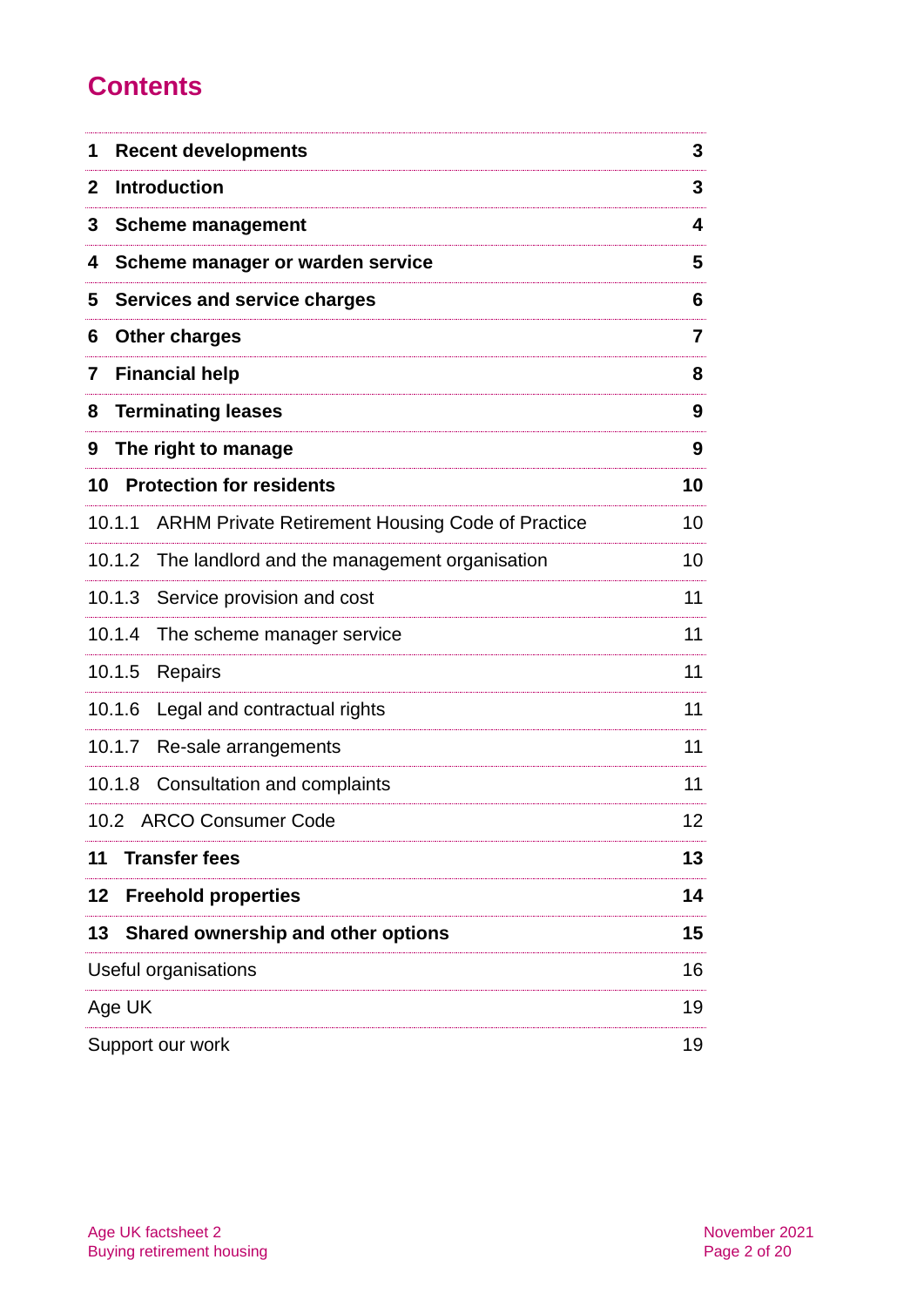### <span id="page-2-0"></span>**1 Recent developments**

In **England**, the Government have announced a wide range of reforms affecting leasehold housing. These include plans to:

- ⚫ **reduce ground rents on newly created leases to zero** this will apply in retirement housing regardless of whether the scheme charges '*transfer*' fees, but not until April 2023 at the earliest.
- ⚫ **give leaseholders a new right to extend their lease for 990 years at zero ground rent** – there are also plans to make it cheaper and easier to do this or purchase the freehold.

Plans to prevent houses from being newly sold as leasehold will not apply to retirement schemes. In the context of the reforms, '*retirement*' means housing for people aged 55 years and over.

In **Wales**, the Welsh Government is considering reforms to residential leaseholds. Further information is at [www.gov.wales/leasehold](http://www.gov.wales/leasehold)

# <span id="page-2-1"></span>**2 Introduction**

Retirement housing is aimed at older people. Residents must usually be aged over 55 or 60. Most retirement housing is sold on a leasehold basis. This means you have a tenancy granted for a long period of time, for example 99 or 125 years. Many new-build retirement properties now come with 999-year leases.

A lease reduces in length unless you pay to extend it, so after 30 years a 99-year lease becomes a 69-year lease. It is sold at its reduced length when the property changes hands, although it may be possible to extend at the point of purchase. Otherwise, most leaseholders have the right to extend after two years of ownership.

If a lease is not extended and runs out, the leaseholder may be able to stay in the property on the same terms or the landlord may propose to grant a new rolling tenancy. If the landlord wants the property back at the end of the lease, they need a court order to evict and can only do so on certain grounds.

In addition to the purchase price, leaseholders normally pay 'ground rent' to the freeholder (the landlord) each year. This may be as low as £50 but can be £300 or more. Ground rent can increase over time – make sure you understand what is charged initially and whether and how often this increases before making any financial commitment.

Leaseholders usually pay a regular service charge to cover the cost of services provided by, or on behalf of, the freeholder. This can be a significant expense, particularly in retirement housing where additional services are often provided.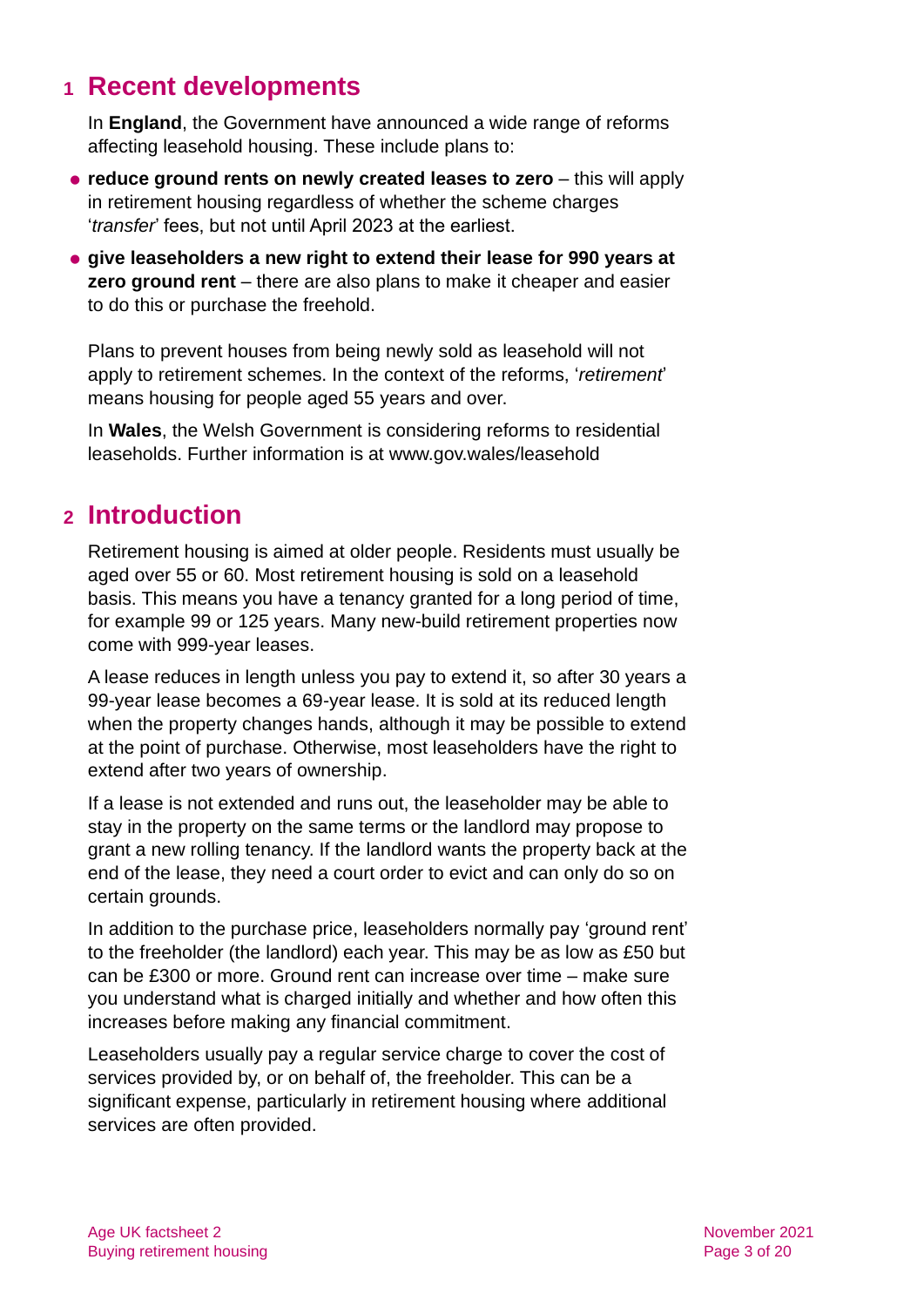As a leaseholder, you have different rights to a freeholder. You have a landlord who retains some control over your property and how you use it. This may make your life easier, but could be a big adjustment if you are used to living in a freehold property and making all your own decisions. It is possible to purchase freehold retirement properties, see [section 12.](#page-13-0)

Retirement properties can be bought through shared ownership, which involves buying a share of a property. Depending on the size of your share, you may be charged rent on the remainder. It is important to seek advice before buying on this basis, as your rights and responsibilities are different to a full leaseholder. [See section 13](#page-14-0) for more information.

Facilities and services in retirement housing vary between schemes so check what is available before buying. It is also important to check the potential re-sale value – some retirement properties can decline in value and be difficult to sell on, and some leases will require you to continue paying service charges while you try to sell, even if you are no longer living there. Factsheet 64, *[Specialist housing for older people](https://www.ageuk.org.uk/globalassets/age-uk/documents/factsheets/fs64_specialist_housing_for_older_people_fcs.pdf)*, has more information.

Contact the [Leasehold Advisory Service \(LEASE\)](http://www.lease-advice.org/) for information on leaseholder rights. They give free advice on specific cases and have advice guides on their website.

### <span id="page-3-0"></span>**3 Scheme management**

Most retirement housing schemes are managed by the landlord or a third-party manager (a '*managing agent*') appointed by the landlord. Some schemes are managed by the residents themselves. All management options are called the '*management organisation*' in this factsheet.

Managing a scheme means providing the services set out in the lease agreement (the '*lease*') and maintaining the building in accordance with the lease, the law, and relevant codes of practice. The type of services a management organisation is responsible for can include:

- ⚫ provision of a scheme manager service
- ⚫ upkeep and cleaning of communal areas, such as corridors, lifts, communal lounge, external grounds etc
- ⚫ repairs and maintenance to the structure, exterior and communal areas
- insurance of buildings.

You must usually pay a service charge to cover the cost of these services. The management organisation should bill you regularly and collect the money. See [section 5](#page-5-0) for information on service charges.

If you are thinking about buying a retirement property, find out who the management organisation is, how experienced they are at managing leasehold retirement housing, and how often their representatives hold meetings with residents.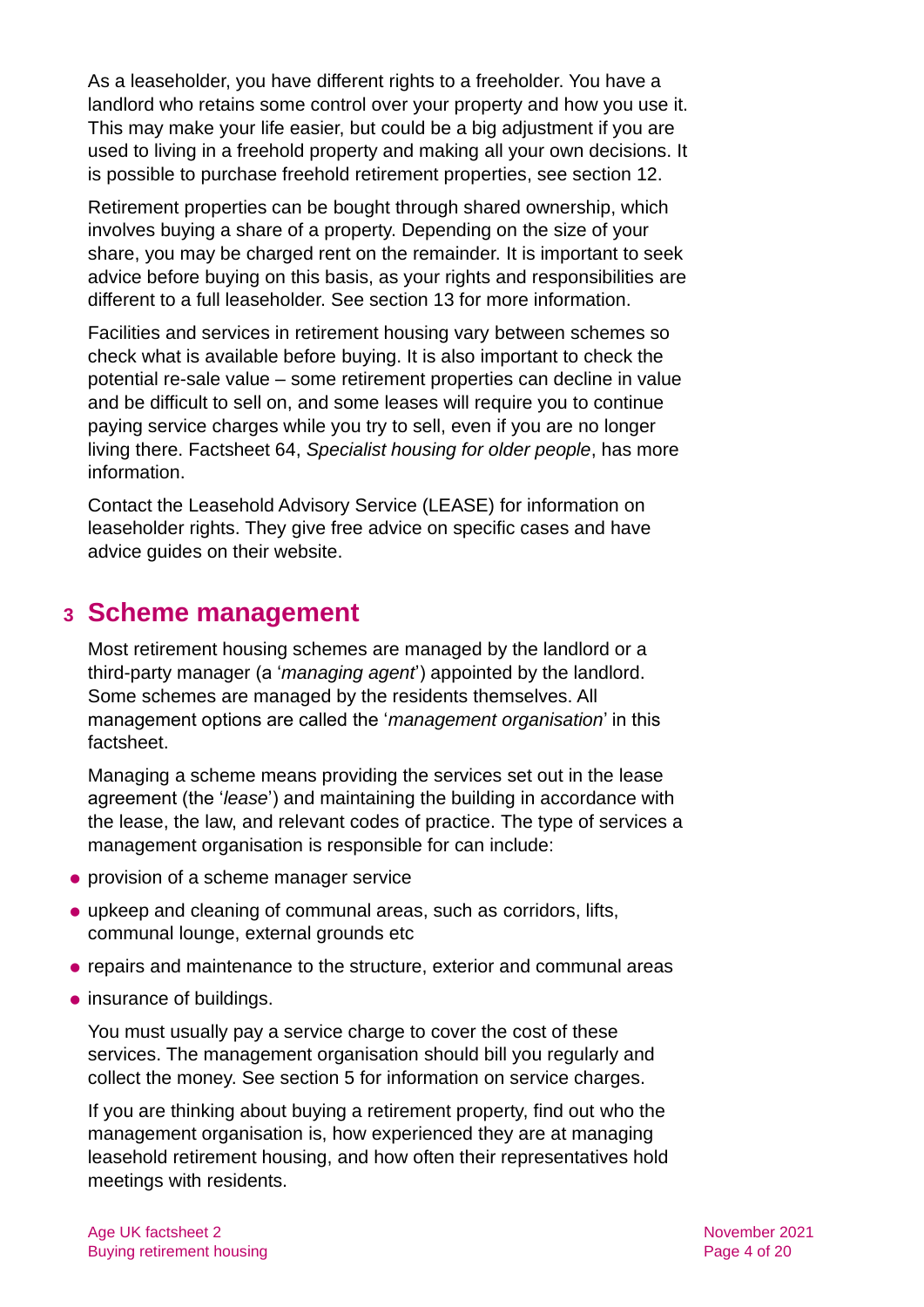Find out whether they belong to a government-approved redress scheme – in **England**, it is a legal requirement for most management organisations to belong to either The Property Ombudsman or the Property Redress Scheme.

Check whether the management organisation belongs to a recognised trade body, such as [the Association of Retirement Housing Managers](#page-15-0)  [\(ARHM\).](#page-15-0) ARHM aims to promote and maintain high standards of management in retirement housing. All management organisations registered with ARHM are bound by its Code of Practice.

You may wish to check whether there is a residents' association that works with the management organisation to ensure residents' views and needs are considered and addressed. For more information on forming a residents' association, see the [ARHM website.](#page-15-0)

You can ask the First-tier Tribunal (Property Chamber) to appoint a different management organisation, see [section 11.](#page-12-0) The *First-tier Tribunal (Property Chamber)* and the Welsh equivalent, the *Residential Property Tribunal Wales*, are called '*the Tribunal*' in this factsheet. [Contact LEASE](http://www.lease-advice.org/) for information on making an application to the Tribunal.

## <span id="page-4-0"></span>**4 Scheme manager or warden service**

Most retirement schemes have a scheme manager, also known as a warden, house manager, or estate manager. They are distinct from the management organisation responsible for providing services specified in the lease, although they may assist in the provision of these services.

The manager's duties vary between schemes, sometimes considerably. In the past, most managers lived on-site and provided individual support for residents, for example emergency help, emotional support, and help applying for benefits and social care.

Now, the role may involve more administrative and housing management duties. It may be shared by a team of support staff living off-site. In some schemes, an emergency alarm system is the main way for residents to get help and assistance.

Information about a scheme manager's role and duties, hours of service, and details of relief or emergency cover during periods of absence should be included in an information pack, which is provided prior to sale in some cases (see [section 8\)](#page-8-0).

The scheme manager's overheads can account for a substantial amount of the service charge, as it includes their salary and, if they live on-site, the cost of maintaining their accommodation. It may include their rent if the lease allows it. When looking at schemes, think carefully about the manager's duties and whether you are willing to pay for this service.

Some schemes may not have a scheme manager. This may mean a lower service charge but consider whether a scheme without a manager is right for you and what you would do if your needs change in future.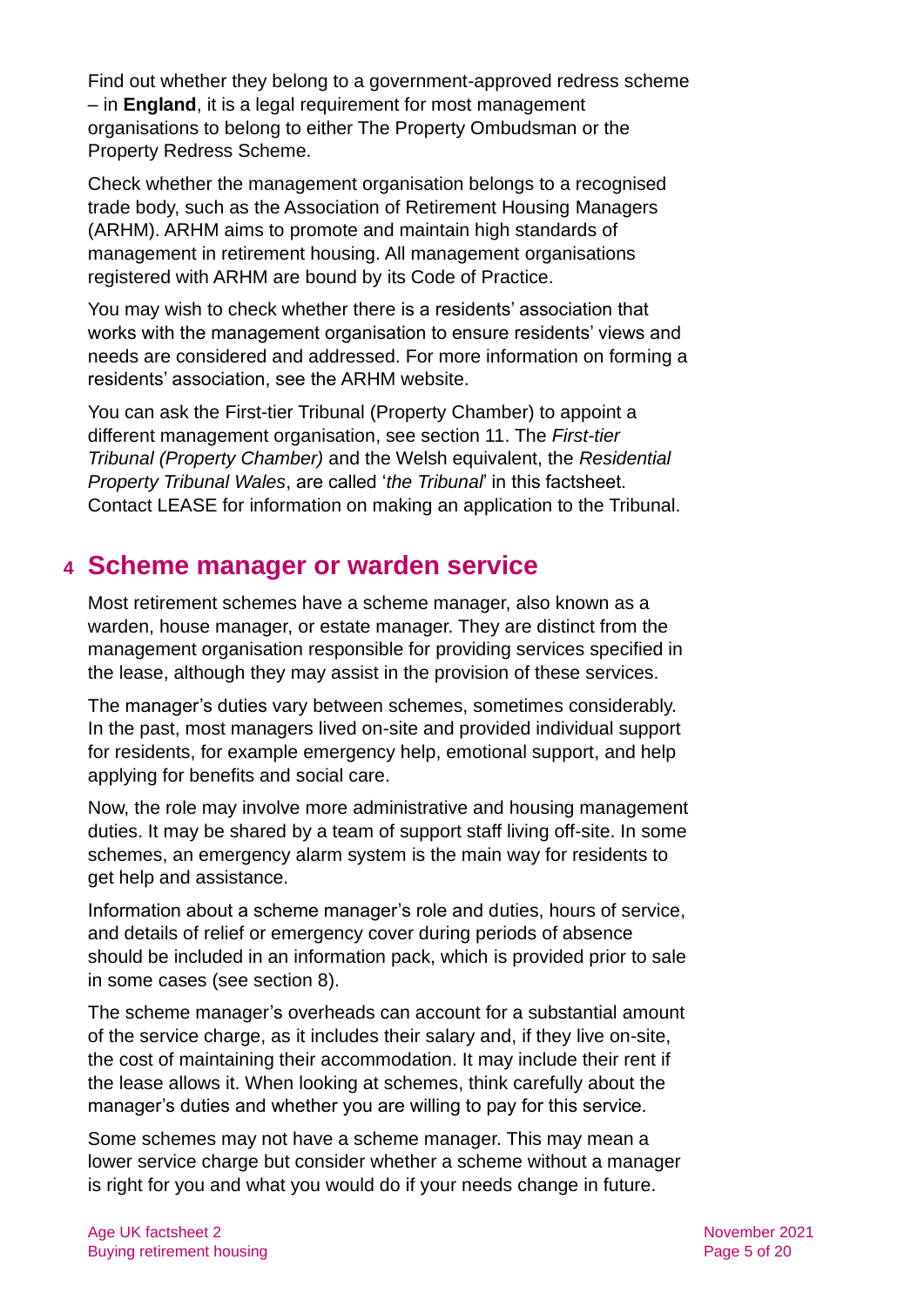# <span id="page-5-0"></span>**5 Services and service charges**

#### **What services are provided in retirement housing?**

Leases typically require the management organisation to provide certain services. These vary from scheme to scheme, but may include:

- ⚫ **cleaning and general upkeep** of communal areas and grounds.
- ⚫ **communal or structural repairs**  you are usually responsible for repairs inside your property and for arranging contents insurance. You may need to contribute towards a **reserve or '***sinking***' fund** to cover unexpected or expensive works.
- ⚫ **the scheme manager service**.
- ⚫ **emergency alarm** provision and upkeep.
- ⚫ **management fees** the management organisation may charge a fee for staff time and overheads related to scheme administration.

**The management organisation is only obliged to provide the services set out in the lease.**

#### **What is the service charge?**

A service charge is paid by leaseholders to meet the cost of the services provided. **The lease should say which costs can and cannot be recovered.**

Some schemes have a higher service charge than others and the amount payable can vary from year to year. It is important to be clear about what you can expect to pay, both now and in the future, before making a commitment.

For a one-bedroom flat, you may expect to pay between £1,500 and £3,000 a year, but for some extra care or luxury sheltered properties the charge can be as high as £10,000 a year. Remember, there are other charges on top of the service charge (see [section 6\)](#page-6-0).

When considering retirement properties, it is a good idea to ask for details of the service charges payable in the last few financial years, so you can see whether these have increased over time.

#### **What are my rights around service charges?**

You have rights around service charges that are '*variable*', which means not fixed as part of your rent. You have a legal right to request a summary of the service charge account from your landlord.

This should detail costs incurred over the last accounting period, show how costs relate to charges you are being asked to pay, and say if any costs relate to works which have, or will be, funded by a grant. In this context, 'landlord' means '*any person who has a right to enforce payment of a service charge*', so it is a good idea to approach your management organisation initially.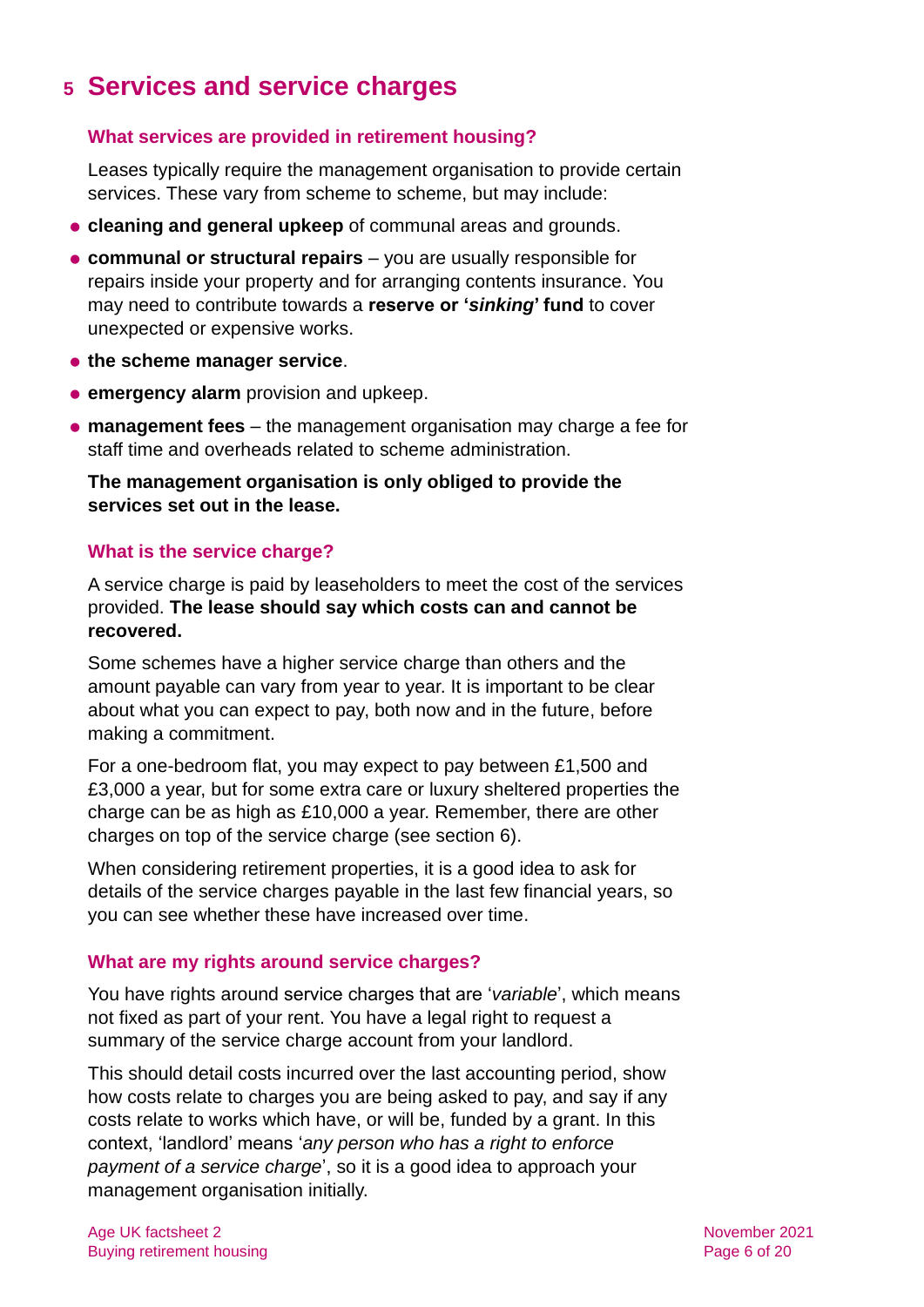If you obtain a summary, you have six months to ask to inspect the full accounts, receipts and other documents, and make copies. You should be given a summary of your rights and obligations with each demand for payment.

By law, costs can only be recovered from leaseholders '*to the extent that they are reasonably incurred*' and '*if the services or works are of a reasonable standard*'.

You have a right to challenge the reasonableness of your service charge at Tribunal. In addition, you can ask the Tribunal to determine whether you are liable to pay a charge, for example if your landlord asks you to pay for a service when it is not set out in your lease. You can do this whether or not the charge has already been paid – it may be advisable to pay a charge '*without prejudice*' to your right to challenge it later, as that way, you can protect yourself from enforcement action.

You must be consulted before your landlord carries out expensive works to your property, or enters into a long-term contract requiring you to pay more than a certain amount each year.

For more information, see the [LEASE](http://www.lease-advice.org/) website for the guide *[Service](https://www.lease-advice.org/advice-guide/service-charges-other-issues/)  [charges and other issues](https://www.lease-advice.org/advice-guide/service-charges-other-issues/)* and a specific guide on leasehold retirement housing, *[Leasehold retirement housing –](https://www.lease-advice.org/advice-guide/leasehold-retirement-housing/) your rights and remedies*.

### <span id="page-6-0"></span>**6 Other charges**

If you take out a mortgage to buy a property, you must keep up with the repayments. If you buy via a shared ownership scheme, you may be charged rent on the portion of the property you do not own. Unless you are a freeholder, you must usually pay '*ground rent*' to your landlord. The amount is set out in your lease and is usually between £50 and £300 a year, although it can be more. Increases in ground rent are restricted by the terms of your lease.

You need to pay Council Tax, water and energy bills. Water and fuel charges may be part of your service charge if they are for communal areas such as corridors or the residents' lounge. Unless you are over 75 and receiving Pension Credit, you need to pay a TV licence fee to watch or record live television or watch BBC programmes on a laptop. You may receive a concession on your TV licence; check to see if this is the case.

Make sure you have budgeted for all charges, including additional costs such as telephone and internet bills and insurance. Make sure you can keep up with these payments in the long term and will have a good quality of life once paid. Check you could manage if charges increased.

If you want to alter or improve your home, you may have to get consent from your landlord and they may charge an administration fee. As with service charges, the reasonableness of these fees can be challenged at Tribunal. [Section 11](#page-12-0) has information about '*transfer fees*', which may be charged if you sell or sublet the property, or someone moves in with you.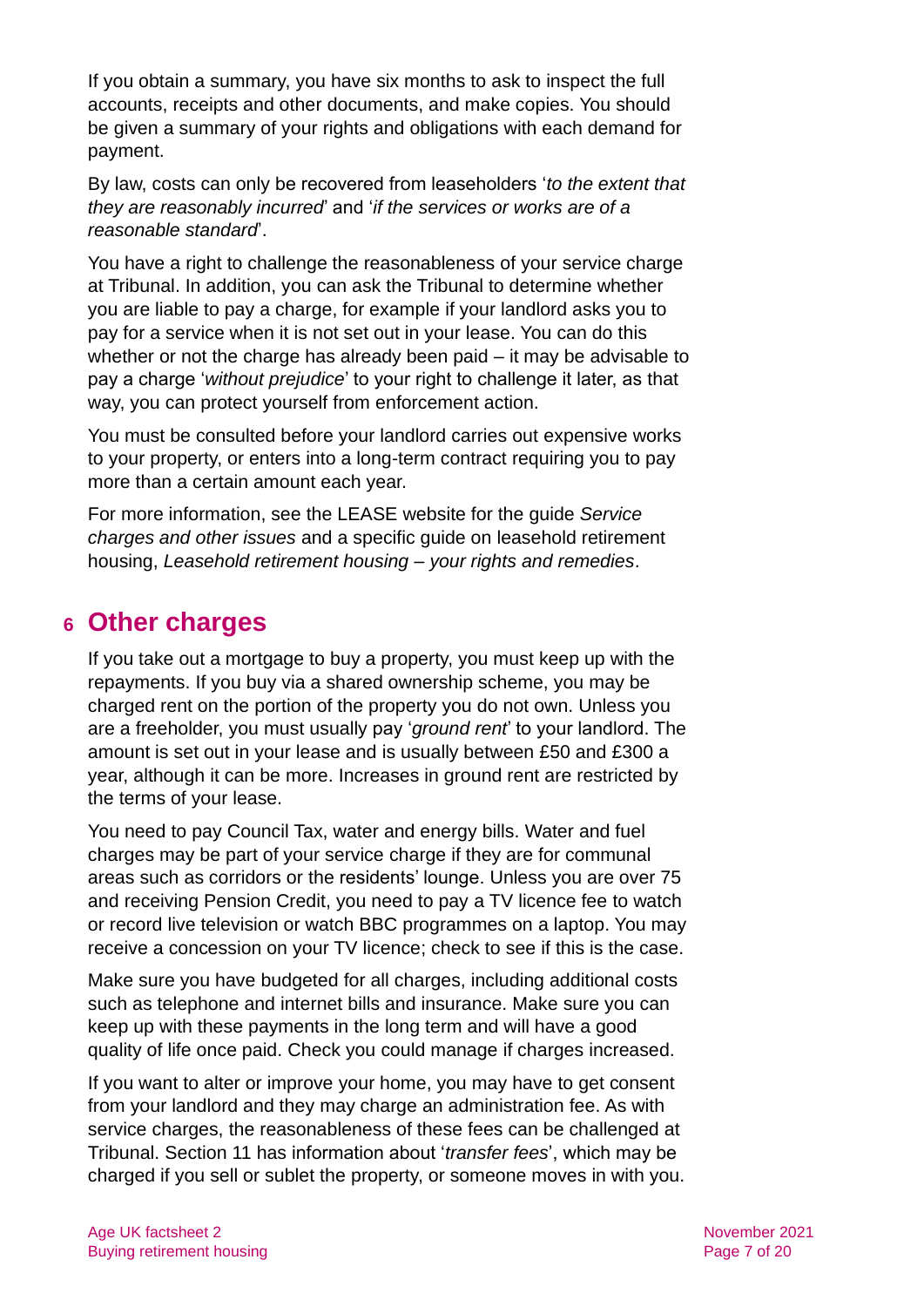# <span id="page-7-0"></span>**7 Financial help**

#### **Service charges and ground rent**

You may be able to get help with some of your service charges by claiming Pension Credit Guarantee Credit, or Housing Benefit or Universal Credit if you have a shared ownership lease. Reasonable charges for the following services are eligible:

- ⚫ provision of adequate accommodation including some warden and caretaker services, gardens, lifts, entry phones, portering, rubbish removal, TV and radio relay charges
- ⚫ laundry facilities like a communal laundry room, but not personal laundry services
- ⚫ cleaning of communal areas and windows
- ⚫ minor repairs and maintenance
- ⚫ home insurance if it must be paid under the terms of the lease.

You may also be able to get help with ground rent. See factsheet 48*, [Pension Credit](https://www.ageuk.org.uk/globalassets/age-uk/documents/factsheets/fs48_pension_credit_fcs.pdf)*, factsheet 17, *[Housing Benefit,](https://www.ageuk.org.uk/globalassets/age-uk/documents/factsheets/fs17_housing_benefit_fcs.pdf)* and factsheet 92 *[Universal Credit](https://www.ageuk.org.uk/globalassets/age-uk/documents/factsheets/fs92_universal_credit_fcs.pdf)* for more information.

#### **Support services**

Your local authority may help with support charges that cannot be met through Pension Credit, for example charges for individual support provided by the scheme manager or the emergency alarm system.

In **England**, this may be available under the '*Supporting People*' programme, but coverage is variable. Ask your local authority whether Supporting People funding is available and if not, what your options are.

In **Wales**, the Housing Support Grant (HSG) may be available for the provision of alarms and monitoring services. This is an amalgamation of three existing grants, including the Supporting People programme. Further information and Welsh Government guidance on HSG can be found at<https://gov.wales/housing-support-grant-practice-guidance>

#### **Council Tax and other bills**

If you are on a low income, you may be able to get help with your Council Tax payments. For more information, in **England** see factsheet 21, *[Council](https://www.ageuk.org.uk/globalassets/age-uk/documents/factsheets/fs21_council_tax_fcs.pdf) Tax,* or in **Wales** factsheet 21w, *[Council Tax in Wales](https://www.ageuk.org.uk/globalassets/age-cymru/documents/information-guides-and-factsheets/fs21w.pdf)*.

There are ways you can minimise or get help with energy bills. In **England**, see factsheet 1, *[Help with heating costs](https://www.ageuk.org.uk/globalassets/age-uk/documents/factsheets/fs1_help_with_heating_costs_fcs.pdf)*. In **Wales**, see Age Cymru factsheet 1w, *[Help with heating costs in Wales](https://www.ageuk.org.uk/globalassets/age-cymru/documents/information-guides-and-factsheets/fs1w.pdf)*.

If you struggle to pay your bills, ask an adviser to carry out a full benefits check to ensure you are claiming everything you are entitled to. You may be able to maximise your income by claiming Attendance Allowance.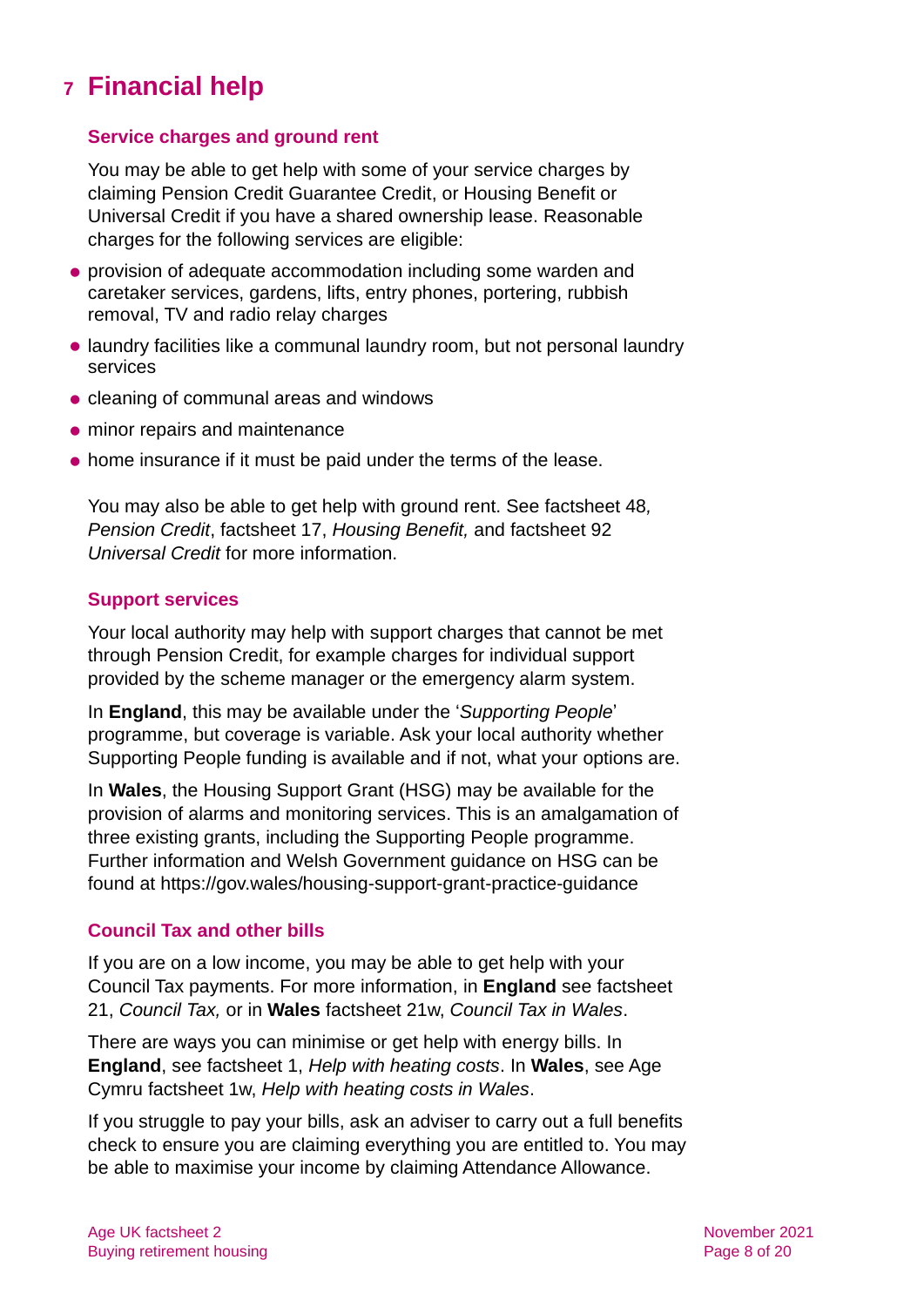# <span id="page-8-0"></span>**8 Terminating leases**

As a leaseholder, you have many basic statutory rights. Additional rights depend on the terms of your lease. Seek independent legal advice on your rights and responsibilities before signing a lease.

An important part of the lease relates to the landlord's ability to terminate it early, known as '*forfeiture*'. If a property is occupied, the landlord cannot forfeit the lease without first obtaining a court order. There are significant restrictions on landlords' ability to do this and it is possible for a leaseholder to seek '*relief*' from forfeiture after an order is granted.

Most long leases contain a clause allowing the landlord to forfeit the lease if the tenant does not meet their obligations, such as paying ground rent or service charges. It may be possible for a landlord to terminate a lease if the leaseholder causes severe nuisance to other residents.

Before buying a retirement property, check the landlord's forfeiture policies. Ask them to confirm in writing what action might be taken if your needs changed substantially, for example you develop a long-term health condition like dementia. For more information, contact [LEASE.](http://www.lease-advice.org/)

### <span id="page-8-1"></span>**9 The right to manage**

If your lease was originally granted for a term of more than 21 years, you can form a company with other '*qualifying*' leaseholders and take over responsibility for the management of the building. This is known as the '*right to manage*'. It only applies to leaseholders of flats, not houses or bungalows.

You do not have to prove any fault on the part of your landlord or management organisation or obtain their consent. However, your building must comply with certain requirements and the number of qualifying leaseholders in the company must be equal to at least half the number of flats in the building.

The right is exercised by the company serving a formal notice on the landlord and any management organisation that is party to the lease.

Alternatively, if the management arrangements put in place by your landlord are unsatisfactory, you can ask the Tribunal to appoint a different management organisation. This right is not available if the landlord is a registered provider of social housing such as a local authority or housing association.

For more information, contact [LEASE.](http://www.lease-advice.org/)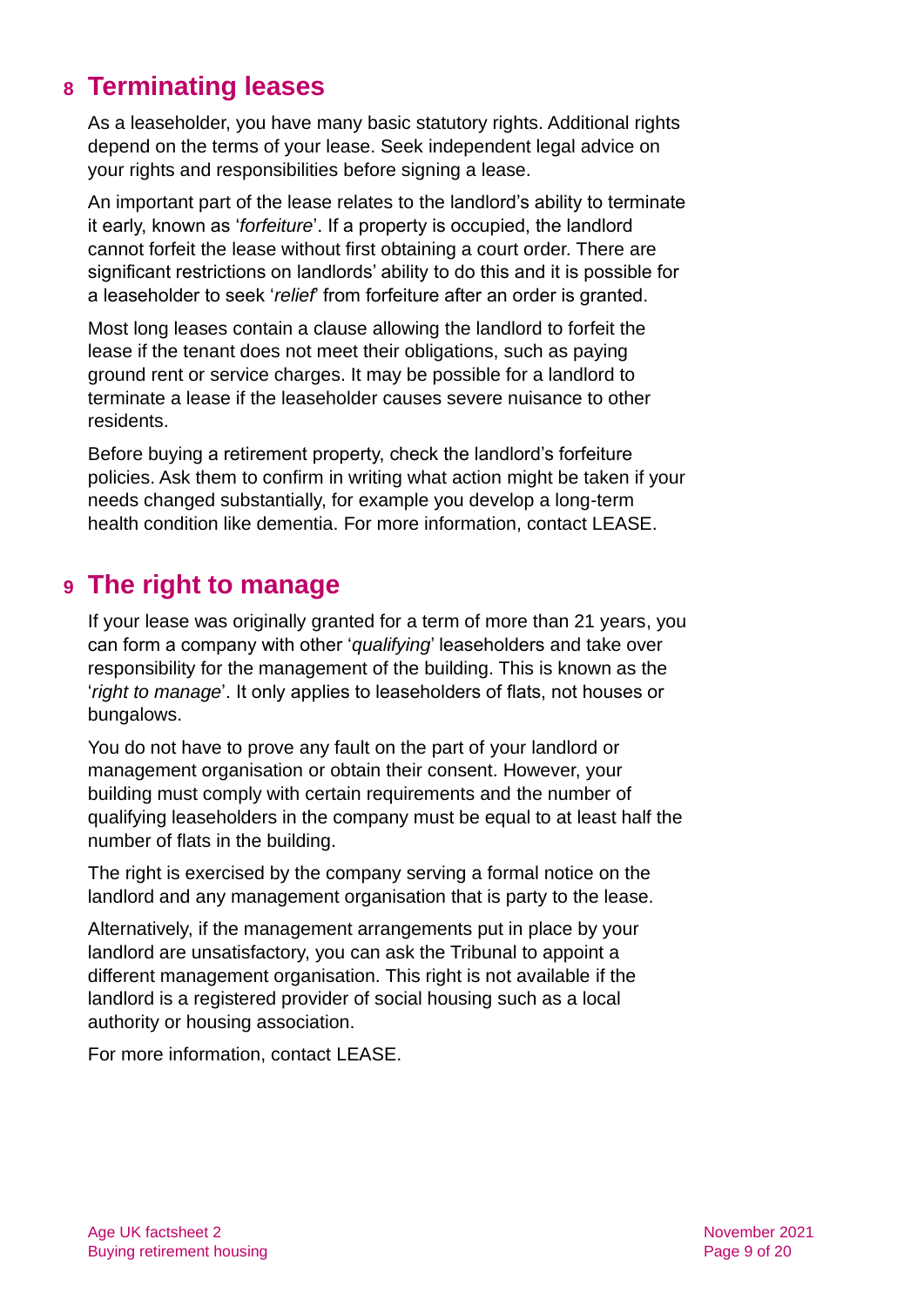### <span id="page-9-0"></span>**10 Protection for residents**

Codes of practice giving protection for people in retirement housing include the Association of Retirement Housing Managers (ARHM) *[Private Retirement Housing Code of Practic](https://www.arhm.org/publication-category/code-of-practice/)*e, and the Associated Retirement Community Operators (ARCO) *[Consumer Code](https://www.arcouk.org/arco-consumer-code)*.

#### **10.1.1 ARHM Private Retirement Housing Code of Practice**

If a management organisation is a member of ARHM, it must adhere to the *[Private Retirement Housing Code of Practice](https://www.arhm.org/publication-category/code-of-practice/).* There are separate versions for **England** and **Wales**, available on th[e ARHM website.](#page-15-0)

The Code covers good practice in providing services, including the scheme manager service, and in setting and collecting service charges. It requires the management organisation to invite leaseholders to a meeting at least once a year, where the quality and efficiency of all contracts for services should be discussed. In addition, the management organisation should visit schemes regularly and encourage the setting up of residents' associations.

While not all aspects of the Code are legally binding, it has been approved by government. This means its provisions can be considered by a court or Tribunal if action is taken against a management organisation, for example for poor management.

One important aspect of the Code is the requirement to provide all purchasers with a '*Leaseholder's Handbook*'. This may be called a Purchaser's Information Pack or Resident's Handbook. All potential purchasers must be made aware of the Handbook and a copy must be provided in advance of completion if requested.

It is advisable to request a copy at the earliest possible stage, as this can help you make an informed decision about the scheme and whether to proceed with the purchase.

The following sections set out the minimum information the Handbook should contain, although management organisations can produce a generic version for all their schemes explaining that each scheme may vary in detail. If so, ask them to give specific written information about the scheme you are interested in.

Although the Handbook contains important information, the most important document you receive is the lease, as this is legally binding. Make sure your solicitor or independent adviser explains the terms of the lease to you.

#### **10.1.2 The landlord and the management organisation**

The name and address of the landlord (generally the freeholder) and the management organisation, with information on their contractual relationship and any detailed rules concerning the management of the scheme.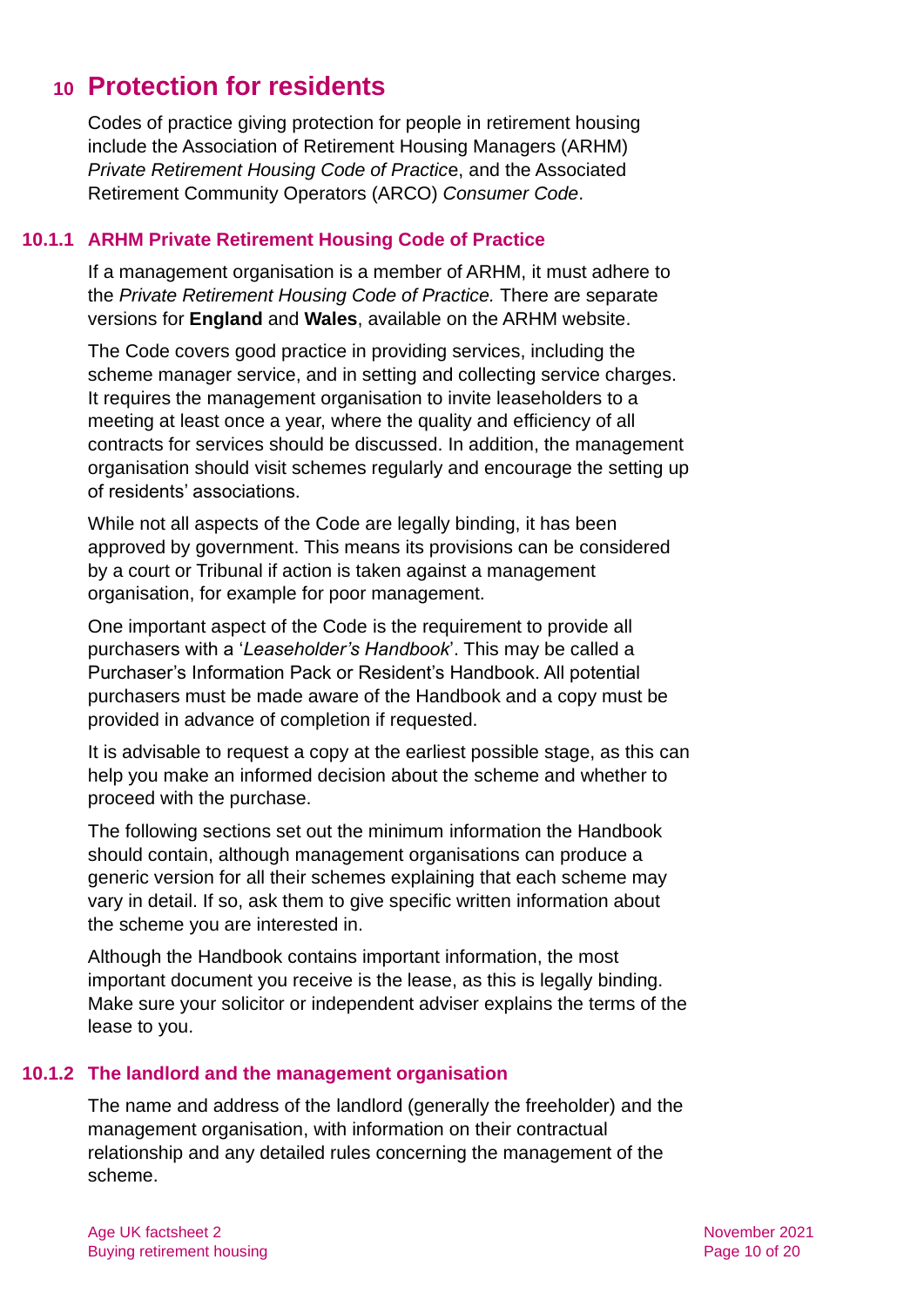#### **10.1.3 Service provision and cost**

Details of the services you will be charged for, including buildings insurance, with a '*full, clear and complete*' breakdown of all the charges you will be expected to pay.

#### **10.1.4 The scheme manager service**

A description of the duties of the scheme manager, including hours of service and out-of-hours provision, together with details of the emergency alarm system and how it works.

#### **10.1.5 Repairs**

Information on how repairs should be reported and target timescales for their completion.

#### **10.1.6 Legal and contractual rights**

A summary of leaseholders' legal rights, including the rights set out above on lease extension, challenging unreasonable service charges, and exercising the '*right to manage*'.

A plain English explanation of the main terms of the lease, including the landlord's obligations and your liabilities as a leaseholder.

#### **10.1.7 Re-sale arrangements**

Any specific re-sale arrangements applying at a scheme should be made clear in the Handbook. Some management organisations offer help with re-sales, or require you to seek approval when choosing a buyer.

Make sure you are aware of any restrictions on re-sales in your lease, such as a requirement for prospective buyers or occupiers to be over a certain age, or for you to sell the property back to the landlord when you no longer need it.

The Handbook should also include an explanation of any '*transfer fees*' charged upon re-sale, or in other situations such as if the property is sub-let or the occupancy changes (see [section](#page-12-0) 11).

#### **10.1.8 Consultation and complaints**

Information on consultation and complaints procedures, including which government-approved redress scheme the management organisation belongs to. Details of an existing residents' association, or information on how to form one.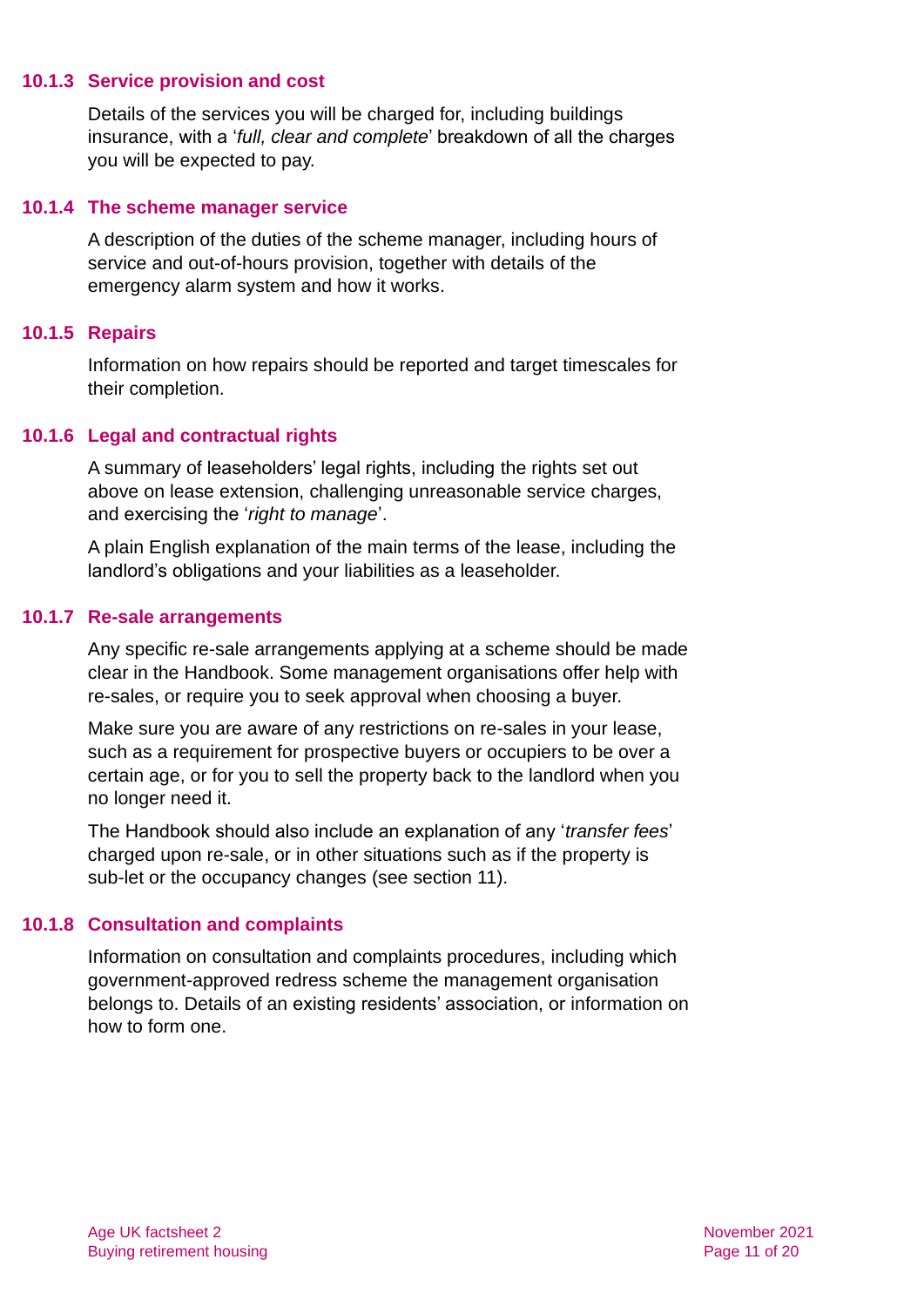### **10.2 ARCO Consumer Code**

ARCO is the main body representing '*housing-with-care*' providers. The *[Consumer Code](https://www.arcouk.org/arco-consumer-code)* applies to certain schemes run by ARCO members. It does not apply to all the schemes they provide, so make sure you check whether a specific scheme is covered. Schemes covered by the Code may offer a higher level of personal care services than other schemes.

The Code requires the provision of certain core services, for example domestic services for residents and meals available in restaurants or dining areas. Staff must be available on the premises 24 hours a day.

Marketing, advertising and sales materials must be up-to-date, clear and accurate, and must not confuse or mislead. You must be given an accurate representation of a scheme's tenure arrangements, care arrangements, and residents.

You must not be subject to any aggressive sales techniques and must be given time to digest information and raise queries before committing to a property or package of services.

You must be given a '*Key Facts*' summary of the mandatory and discretionary charges as soon as possible after expressing an interest, as well as clear information on how the scheme is managed and how care and other services are organised.

Along with the Key Facts summary, you must be given detailed information on certain charges, including a copy of the latest service charge budget or accounts if the charge is variable.

You must be given information on any fees payable if, for example, you sell or sublet the property or the occupancy changes ('*transfer fees*'), with realistic worked examples of the financial impact. It should be clear from the provider's marketing materials and website if transfer fees are payable.

You must be told the current size of the reserve fund, if there is one, and what happens if the fund is unable to cover the full costs of major works.

You are provided with a contract setting out your rights and responsibilities and those of the landlord or management organisation, including age restrictions for residents, arrangements for repairs and maintenance, and rules around the keeping of pets. Personal care services should be clearly described in a separate contract.

If you buy a property second hand, the seller should give you the Key Facts document and other information above. Speak to the scheme's landlord or management organisation if they do not, or if you have any questions.

You can access the full Code on the [ARCO website.](https://www.arcouk.org/)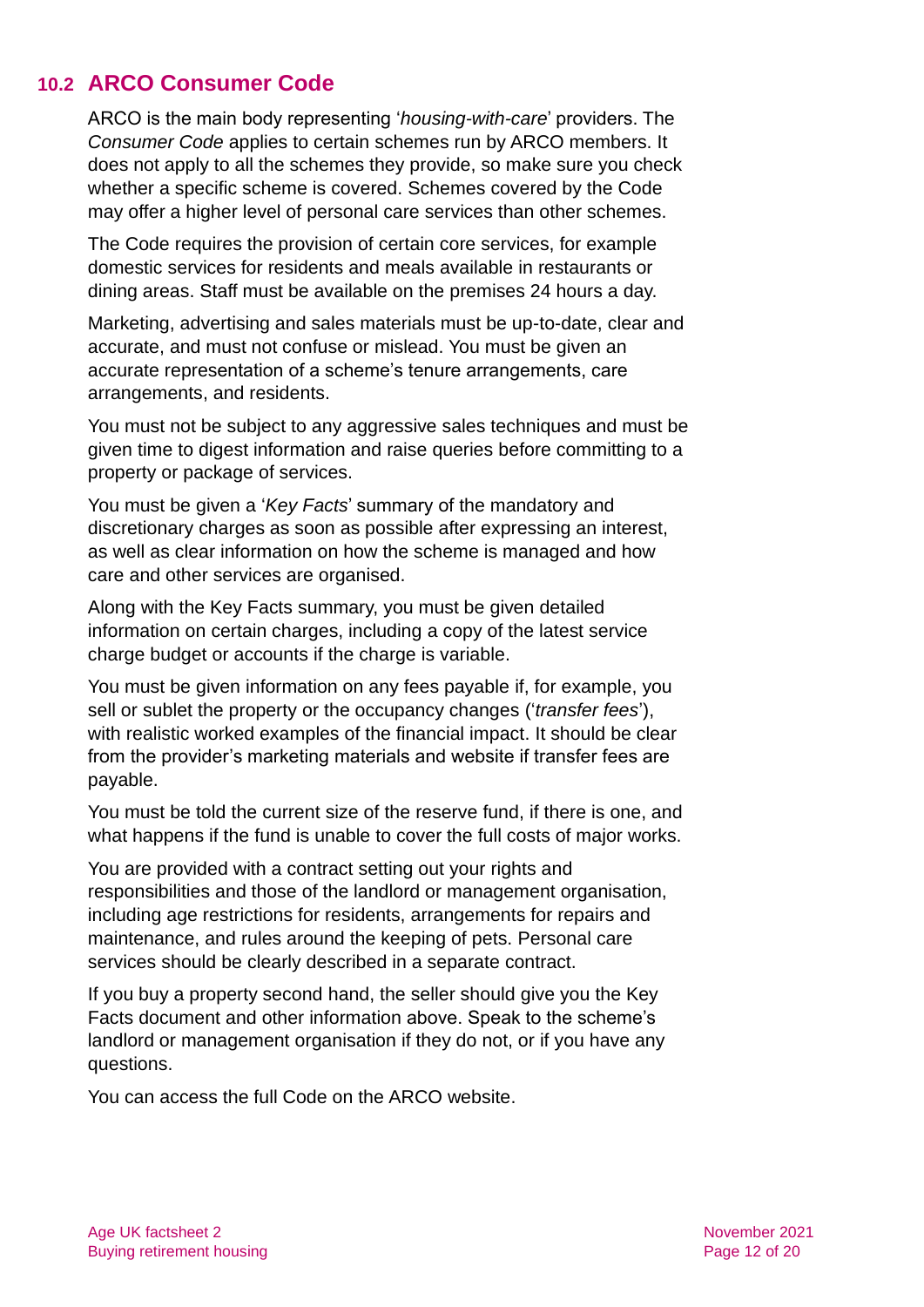# <span id="page-12-0"></span>**11 Transfer fees**

Some leases require a leaseholder to pay a fee to the landlord or management organisation in certain circumstances. These fees are known by different names, including '*transfer*', '*event*', '*exit*' or '*departure*' fees. They are most commonly triggered when a property is sold or sublet, but may be payable if there is a change of occupancy, for example if a new partner, relative or carer moves in.

There is often a lack of transparency about fees and calculations. They may be calculated as a percentage of the re-sale price or market value of the property. Most '*housing-with-support*' schemes charge a fee of one or two per cent. However, some schemes charge more, for example 10 or 30 per cent. Extra care schemes tend to charge more.

The ARHM Code for **England** requires management organisations to '*include a clear and prominent explanation of the terms of any event fees in any pre-sale information they provide*'. This should include details of how the fee is calculated and worked examples of what you might expect to pay.

If this cannot be provided directly to the purchaser, it should be given to the seller's solicitor with '*prominent instructions*' to pass to the purchaser as soon as possible. Similar information should be given in the Leaseholder's Handbook.

Management organisations should make it clear if a fee is payable simply as a consequence of moving out, or as a way to keep service charges lower for residents.

Under the ARCO Code, purchasers must be informed about any transfer fees payable as soon as possible after expressing an interest in a property. They must be given information on:

- the amount of the fee and how and when it is payable
- ⚫ how the fee is calculated, with realistic and transparent worked examples
- the percentage of the fee that goes into a reserve fund, if any
- ⚫ what, if anything, the customer will receive for the fee
- ⚫ who will receive the fee
- ⚫ whether any element of the fee will be held in trust.

#### **Although the Codes offer some protection against unfair or hidden fees, the lease ultimately dictates if a fee is payable and how it is calculated.**

It may not be possible to see a copy of a property's lease until you make an offer. Thus, it is important to request detailed pre-sales literature, such as a Leaseholder's Handbook or Key Facts document, as well as a written explanation of any transfer fee terms in the lease.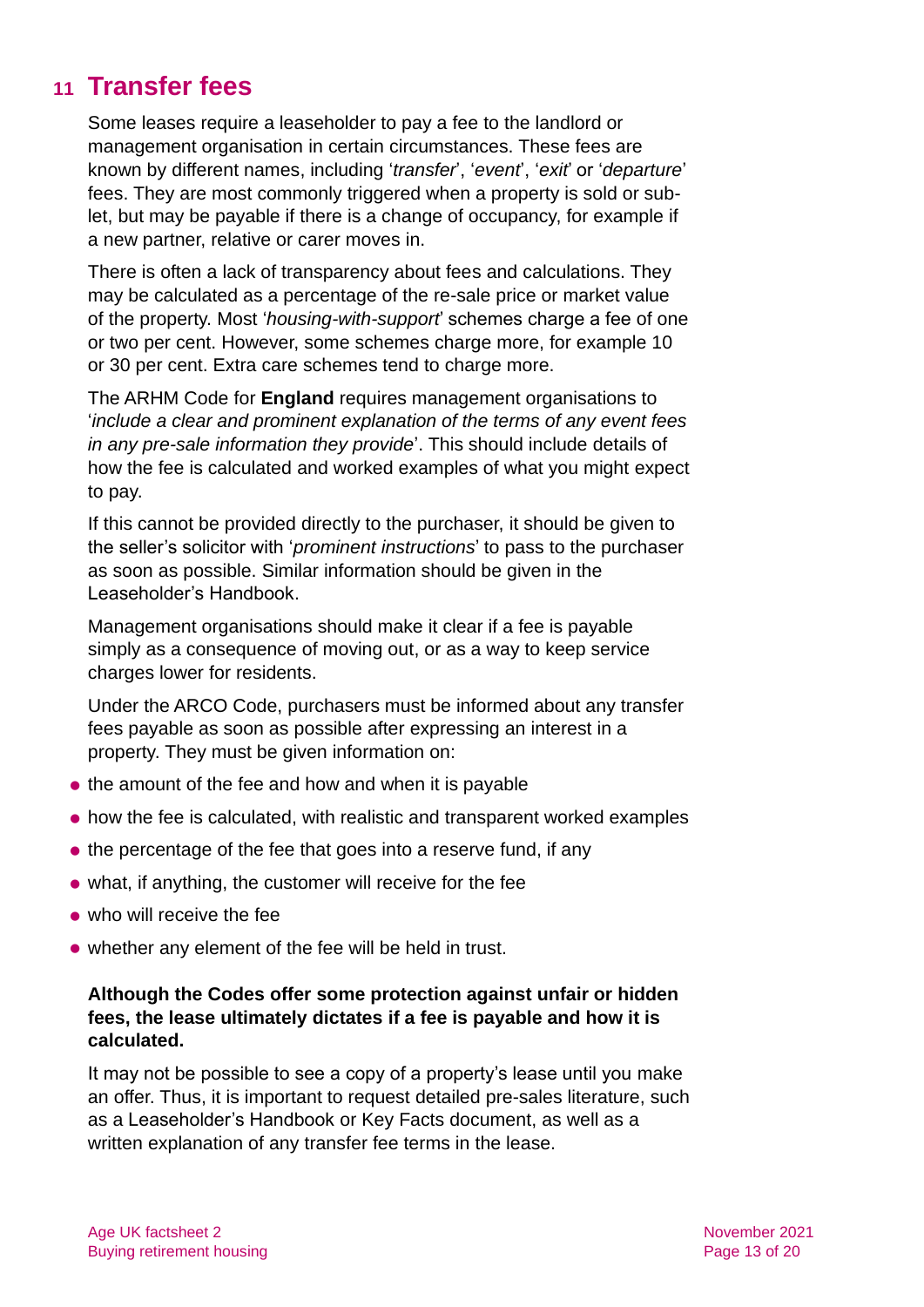Ask a solicitor or independent adviser to explain the terms and give you a worked example of how much you would have to pay if your property reaches a certain value.

#### **Note**

The Law Commission, an independent body that keeps the law under review and makes recommendations to Parliament, has published a draft code of practice to regulate the charging of transfer fees. The aim is to protect leaseholders from unfair or hidden fees.

Government has committed to approving the code. Once approved, it applies to all new leases and certain existing leases upon re-sale.

## <span id="page-13-0"></span>**12 Freehold properties**

There may be an opportunity to buy a retirement bungalow or house freehold, although most retirement properties are leasehold. If you do buy freehold, you need to sign a deed of covenant to accept management services from a specific provider.

As a freeholder, you do not have the protection of leasehold legislation, although the Government is proposing to give freeholders on private and mixed-tenure estates equivalent rights to leaseholders in relation to challenging service charges and asking the Tribunal to appoint a new management organisation.

The ARHM Code of Practice is principally aimed at leasehold retirement housing. However, managers of mixed-tenure schemes are instructed to treat their freeholders and leaseholders equally, as far as is possible. Freehold properties on retirement schemes registered with ARCO should be covered by its Code.

Freehold houses should not be confused with blocks of flats where the leaseholders have exercised the collective right to buy the freehold of the block. These occupiers are not freehold owners, but leaseholders who are also members of a freehold company. You should seek independent legal advice if considering this option.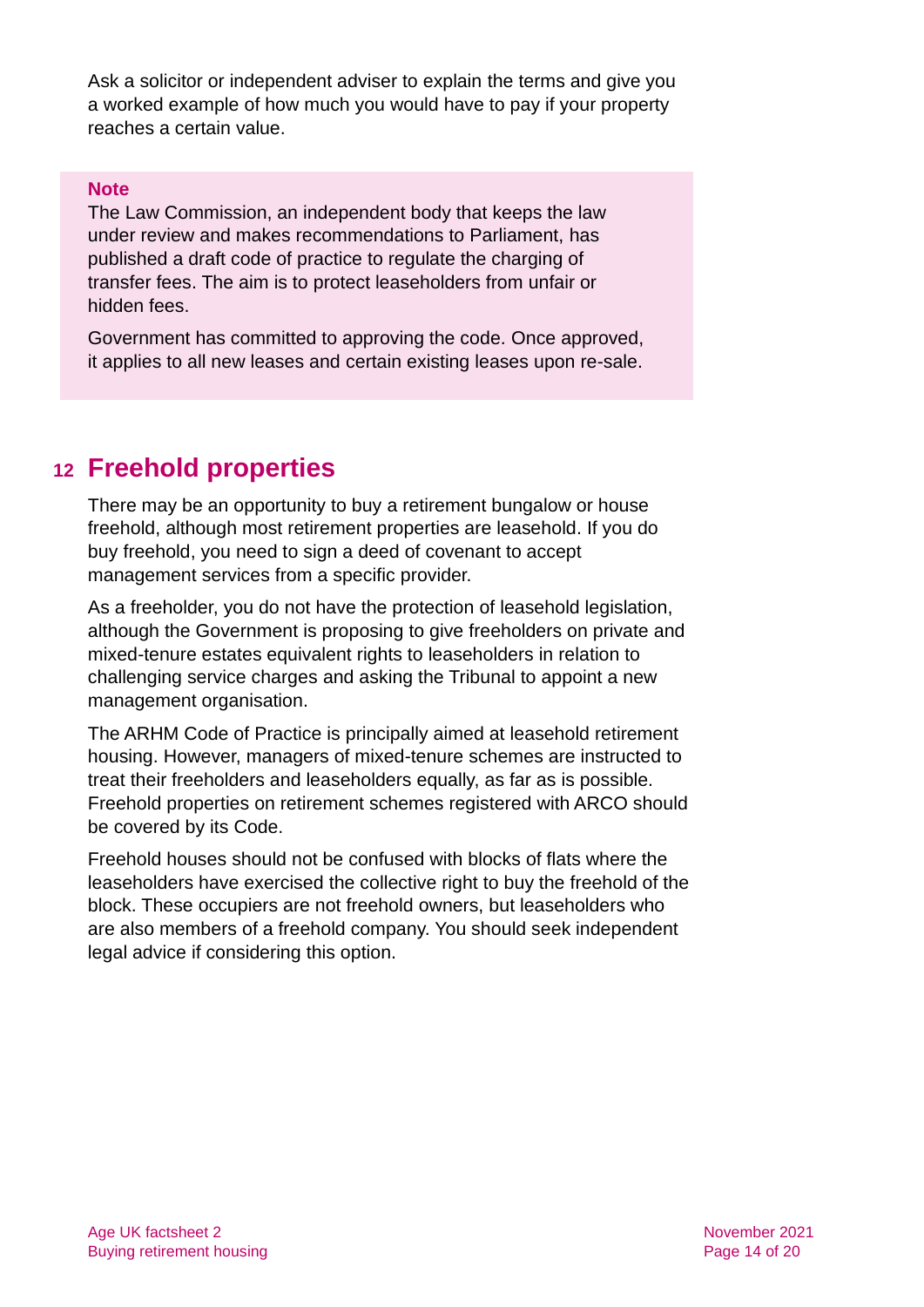# <span id="page-14-0"></span>**13 Shared ownership and other options**

#### **Shared ownership**

Shared ownership allows you to purchase a share in a property and pay rent on the remainder. You can purchase additional shares until you '*staircase*' up to full ownership.

In **England**, there is a specific scheme for people aged 55 or over, called *Older People's Shared Ownership*. In this scheme, your maximum equity share is limited to 75 per cent, but once you reach this level, you do not have to pay rent on the remainder.

Seek independent legal and financial advice if you are considering shared ownership, as there are potential drawbacks.

You may find it difficult to move if property prices go up and you only own a small share of your home. You may find it difficult to staircase up, as additional shares are bought based on the value of the property at the time you staircase, not the original value.

Even if you only own a small percentage of a property, you are likely to have to pay service charges in full.

If you fall behind on the rent payments due on the part of the property you do not own, it is possible for the landlord to evict you in the same way as a tenant and you could lose your equity stake in the property.

#### **Other options**

There are other options that could enable you to purchase a retirement property if you would otherwise find this difficult, or make the process of moving easier.

There are '*leasehold schemes for the elderly*' that work in a similar way to Older People's Shared Ownership, and '*Lifetime Lease*' plans, which offer you the opportunity to purchase the right to live in a property for the rest of your life.

Some developers allow you to '*part exchange*' your existing property for a retirement home. This enables you to move without needing to sell your property on the open market, although the developer takes a percentage of its market value.

Contact the [Elderly Accommodation Counsel](https://housingcare.org/) for more information.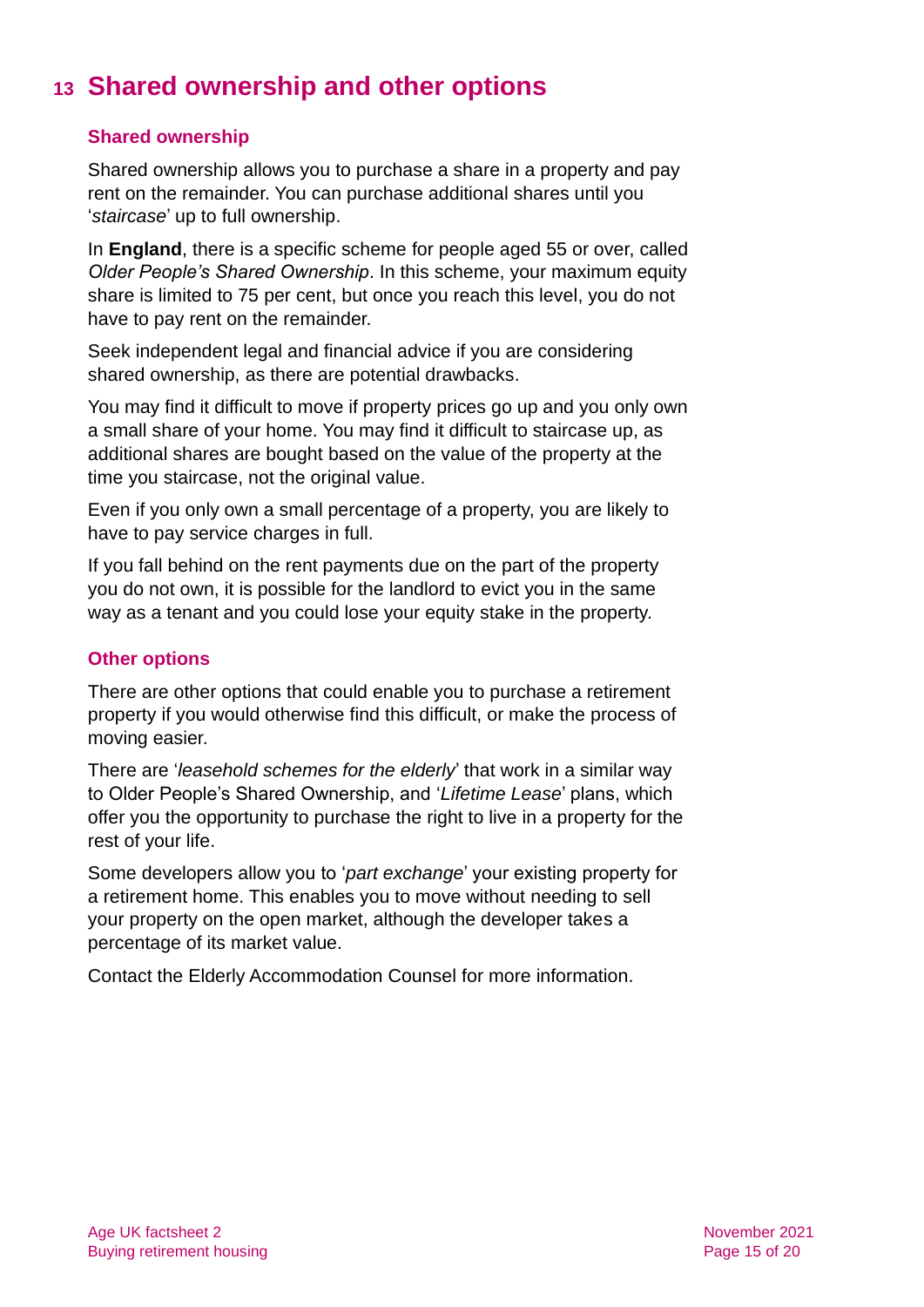# **Useful organisations**

#### <span id="page-15-0"></span>**Association of Retirement Housing Managers (ARHM)**

[www.arhm.org](http://www.arhm.org/) Telephone 0797 431 1421

Trade association representing organisations managing retirement housing. Its Code of Practice applies primarily to leasehold retirement housing.

#### **Associated Retirement Community Operators (ARCO)**

[www.arcouk.org/](http://www.arcouk.org/) Telephone 0203 697 1204

The main body representing '*housing-with-care*' providers in the UK. Schemes provided by ARCO members may be known as retirement villages, extra care housing, assisted living, close care apartments, or independent living. Some are covered by ARCO's *Consumer Code*.

#### **Citizens Advice**

England or Wales go to [www.citizensadvice.org.uk](http://www.citizensadvice.org.uk/) In England telephone 0800 144 8848 In Wales telephone 0800 702 2020

National network of advice centres offering free, confidential, independent advice, face to face or by telephone.

#### **Elderly Accommodation Counsel EAC**

[www.housingcare.org/index.aspx](http://www.housingcare.org/index.aspx) <http://hoop.eac.org.uk/hoop/start.aspx> (HOOP tool) Telephone 0800 377 7070 (free call)

EAC hold details of specialist housing for older people across the UK, which can be viewed on their HousingCare website.

Their online HOOP tool helps you to identify the aspects of your home you find most difficult and local services and accommodation that may be suitable. You can request a callback from an adviser if you need more detailed advice. If you do not have internet access, call the Freephone number. You are sent a leaflet, which can be used to request a callback.

#### **Leasehold Advisory Service (LEASE)**

[www.lease-advice.org/](http://www.lease-advice.org/) Telephone 020 7832 2500

LEASE provide free 15-minute telephone advice to members of the public on residential leasehold law. They can help if your enquiry is about a flat or leasehold house with a lease longer than 21 years. Advice is also available via post or email if you have a more complex query or would prefer a written response. It is a good idea to check the LEASE website for any relevant advice guides before contacting them.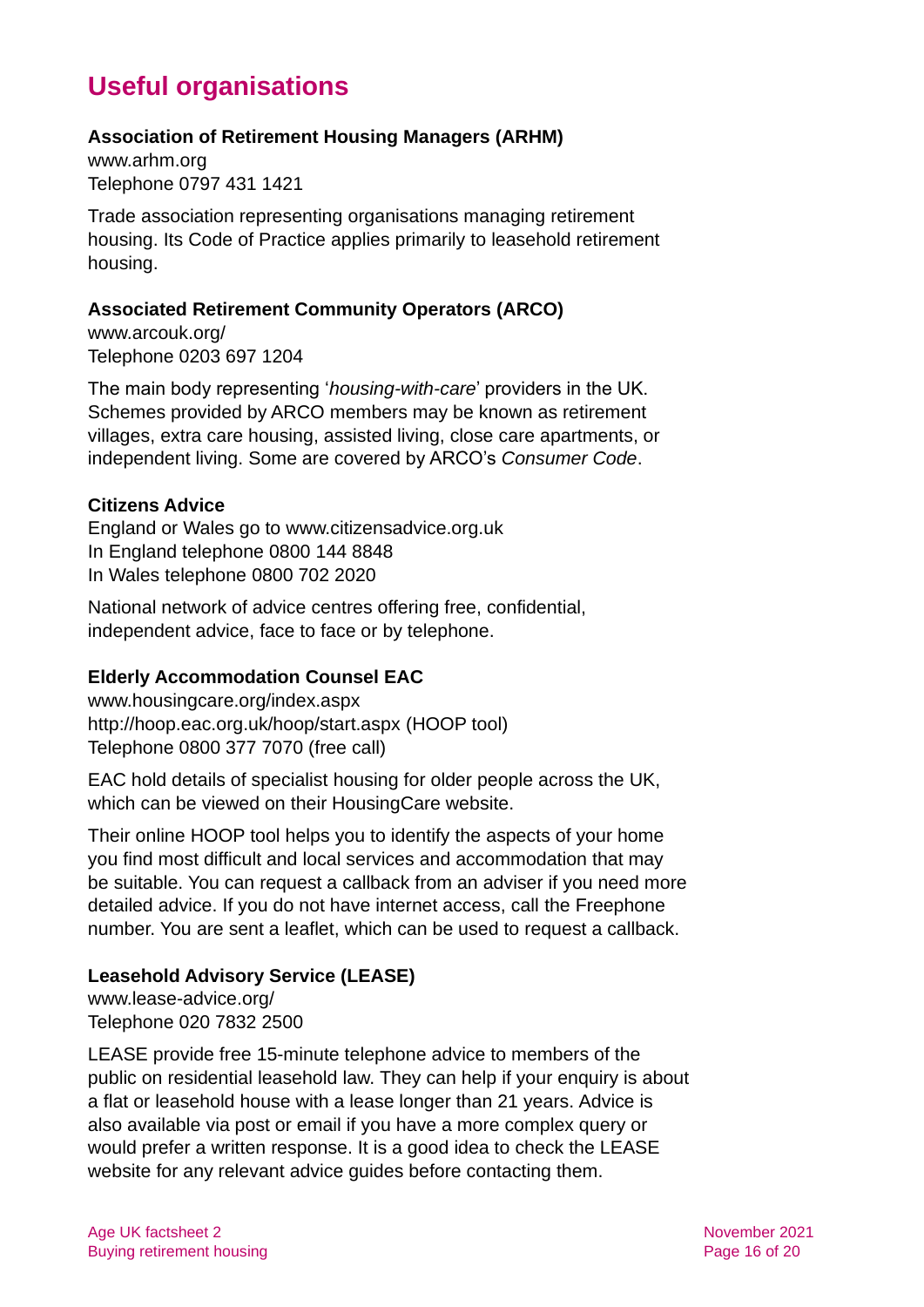#### **Property Ombudsman (The)**

[www.tpos.co.uk](http://www.tpos.co.uk/) Telephone 01722 333306

Independent service for buyers, sellers, tenants and landlords of property in the UK.

#### **Property Redress Scheme**

[www.theprs.co.uk](http://www.theprs.co.uk/) Telephone 0333 321 9418

Consumer redress scheme for property agents and professionals.

#### **Shelter**

[www.shelter.org.uk](http://www.shelter.org.uk/) Telephone 0808 800 4444 (free call)

A national charity providing telephone advice to people with housing problems including tenancy rights, homelessness, repairs and Housing Benefit.

#### **Shelter Cymru**

[www.sheltercymru.org.uk](http://www.sheltercymru.org.uk/) Telephone 08000 495 495

#### **Welsh Government**

[www.gov.wales](http://www.gov.wales/) Telephone 0300 060 4400

The devolved government for Wales.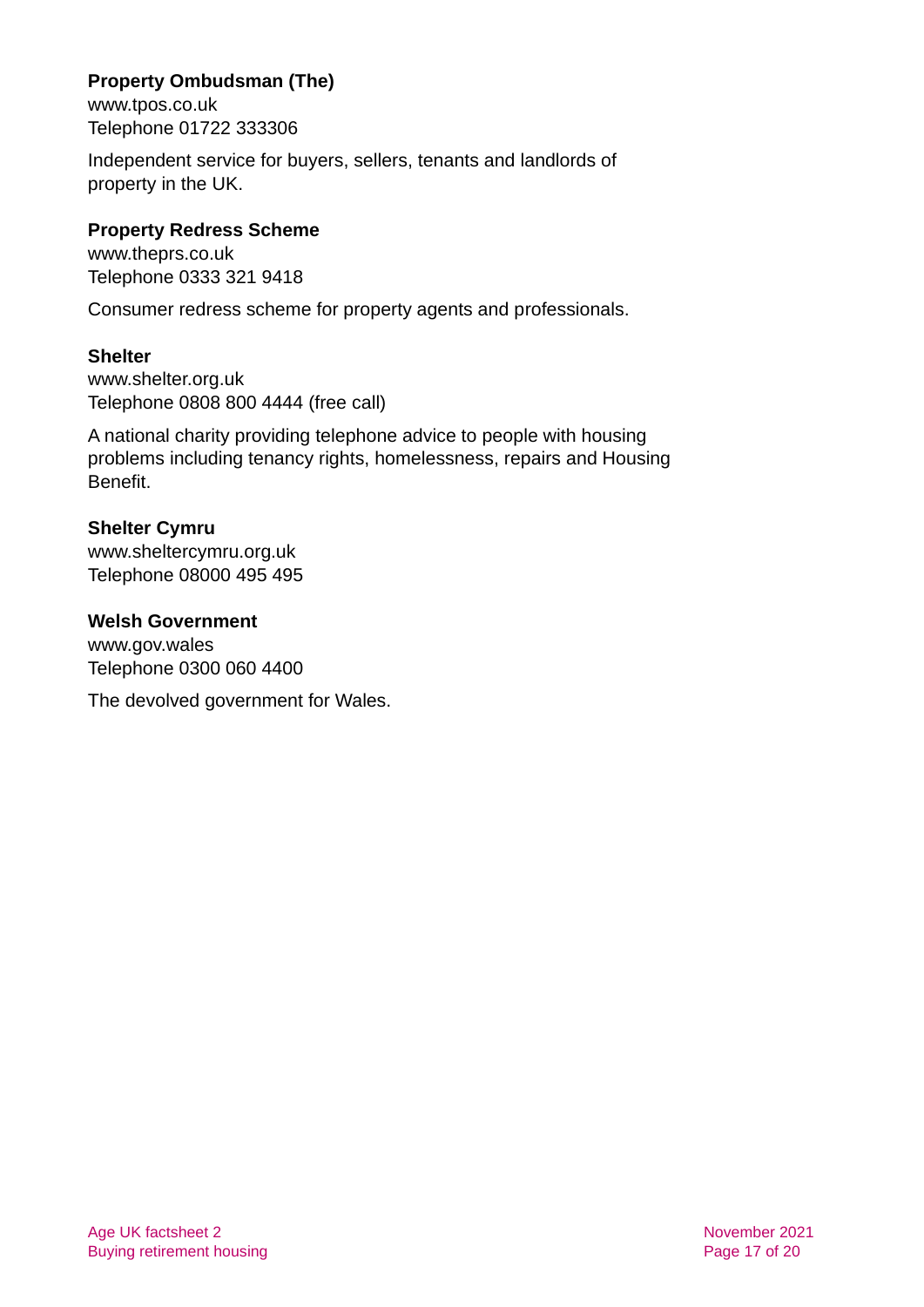Age UK factsheet Buying retirement housing Page 18 of 20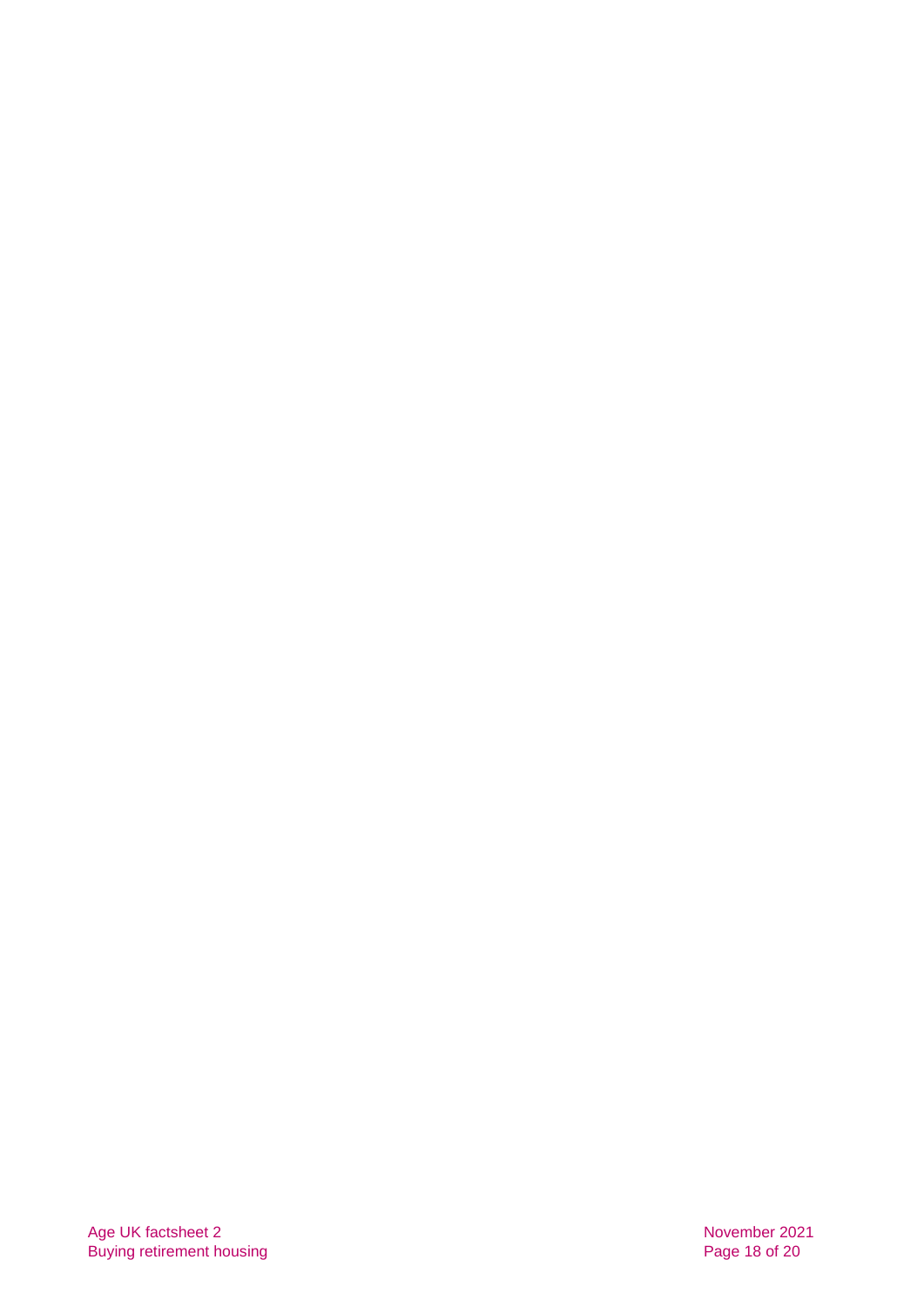# **Age UK**

Age UK provides advice and information for people in later life through our Age UK Advice line, publications and online. Call Age UK Advice to find out whether there is a local Age UK near you, and to order free copies of our information guides and factsheets.

#### <span id="page-18-2"></span>**Age UK Advice**

[www.ageuk.org.uk](http://www.ageuk.org.uk/) 0800 169 65 65 Lines are open seven days a week from 8.00am to 7.00pm

#### **In Wales contact**

#### **Age Cymru Advice**

[www.agecymru.org.uk](http://www.agecymru.org.uk/) 0300 303 44 98

#### <span id="page-18-1"></span>**In Northern Ireland contact**

**Age NI** [www.ageni.org](http://www.ageni.org/) 0808 808 7575

#### <span id="page-18-0"></span>**In Scotland contact**

<span id="page-18-3"></span>**Age Scotland** [www.agescotland.org.uk](http://www.agescotland.org.uk/) 0800 124 4222

### **Support our work**

We rely on donations from our supporters to provide our guides and factsheets for free. If you would like to help us continue to provide vital services, support, information and advice, please make a donation today by visiting [www.ageuk.org.uk/donate](http://www.ageuk.org.uk/donate) or by calling 0800 169 87 87.